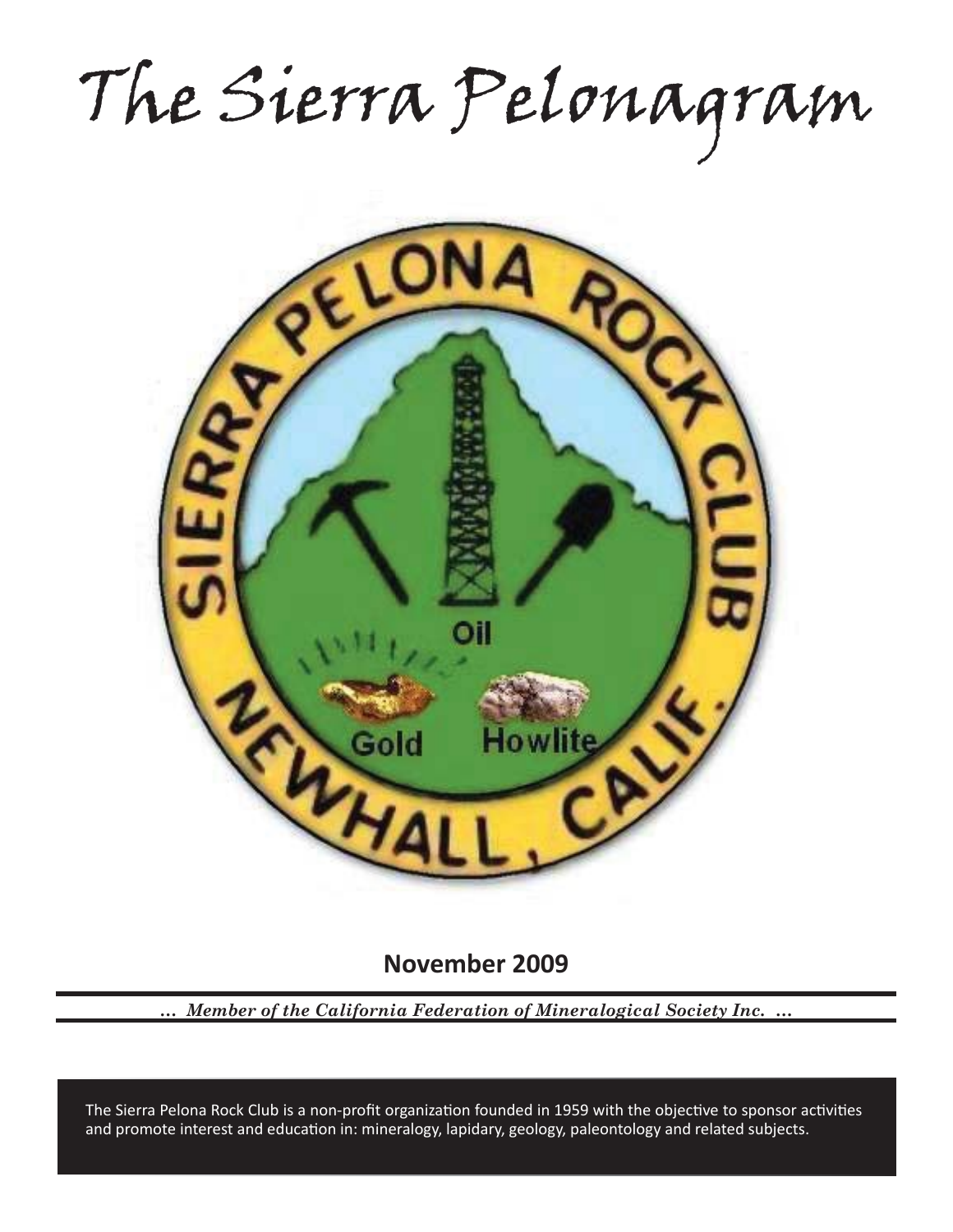### **November 7-8 2009, Concord, CA**

Contra Costa Mineral & Gem Society Centre Concord 5298 Clayton Road (Cornern of Ygnacio & Clayton Rd) Hours: 10 - 5 both days Harry Nichandros Email: show2009@ccmgs.org Website: http://ccmgs.org **November 6-7-8 2009, Eureka, CA** Humbolt Gem & Mineral Society Redwod Acres Fairground 3750 Harrie Street Hours: Fri. 9-6, Sat. 10-6, Sun. 10-5 tony Tyson (707) 502-9574 Email: bluiis911@msn.com **November 7-8 2009, Lancaster, CA** Palmdale Gem & Mineral Society Antelope Valley Fairgrounds 2551 W. Ave. H, Hwy 14 Hours: 9 - 5 both days Susan Chaissin-Walblom (661) 943- 1861 Email: SLChaisson@yahoo.com Website: palmdalegemandmineral. com **November 7-8 2009, Ridgecrest, CA** Indian Wells Gem & Mineral Society Desert Empire Fairgrounds 520 S. Richmond Rd. Hours: 9 - 5 both days John DeRosa (760) 375-7905 Email: schiller@ridgecrest.ca.us **November 14-15 2009, Victorville, CA** Victor Valley Gem & Mineral Society San Bermardino Co.Fairgrounds 17800 - 7th Street Hours: 9-5 daily Vigil Melton (760) 900-0507 Website: www.vvgmc.org **November 14-15 2009, Yuba City, CA** Sutter Buttes Gem & Mineral Society Franklin Hall, Yuba/SutterFairgrounds 442 Franklin Ave. Hours: Sat. 9-5; Sun. 9-4 Bruce Roberts (530) 675-2864 **November 21-22 2009, Livermore CA** Livermore Valley Lithophiles At the "Barn" Pacific Ave. at So. Livermore Ave. Hours: Sat. 10-5; Sun. 10-4 Email: info@lithophiles.com Website: www.lithophiles.com Show Flyer: click here.

# **November 21-22 2009, Oxnard, CA**

Oxnard Gem & Mineral Society Oxnard Performing Arts Center 800 Hobson Way Hours: Sat. 9-5; Sun. 10-4 Norb Kinsler (805) 644-6450 Email: info@oxnardgem.com Website: www.oxnardgem.com

### **December 5-6 2009, Barstow, CA**

Mojave Gem & Mineral Society Community Center 841 Barstow Road Hours: 10-5 daily Gene Haines (760) 256-0595 Email: janetwentz@earthlink.net Website: www.mdgms.org

# **Officers:**

President – Ron Lawrence Vice-President – George Lawrence Secretaries: Minutes-Colleen Clough Treasurer – Greg Mazourek Federation Director (CFMS/AFMS) – Shep Koss

## **Chairpersons:**

Bulletin Editor – Heidi Webber Claim - Ralph Hyde Donation Rock Table - Al Brown Field Trips – Shep Koss Historian - Frank Humelbaugh Hospitality – Karen Kubota Membership – Ron & Akiko Strathman Programs – Mike Serino Publicity – Diane Southwell Storage - Mike Moreno Sunshine - Sarita Hyde Web page – Debbie Merideth

The Sierra Pelona Rock Club, is a member of the California and American Federation of Mineralogical Societies, Inc. (CFMS/AFMS). The general club meetings (Open to the public) are at 7:30 PM, on the 3rd Tuesday of each month at:

# **The Clubhouse of the Greenbrier Mobile Estates EAST 21301 Soledad Canyon Rd Canyon Country, CA 91351**

Contact the Club or the Sierra Pelonagram Editor at:

**Sierra Pelona Rock Club P.O. Box 221256 Newhall, Ca. 91322** Or E-mail: hwebber@pacbell.net *Visit the SPRC website designed by* Earl Kangas *http://www.sierrapelona.com/*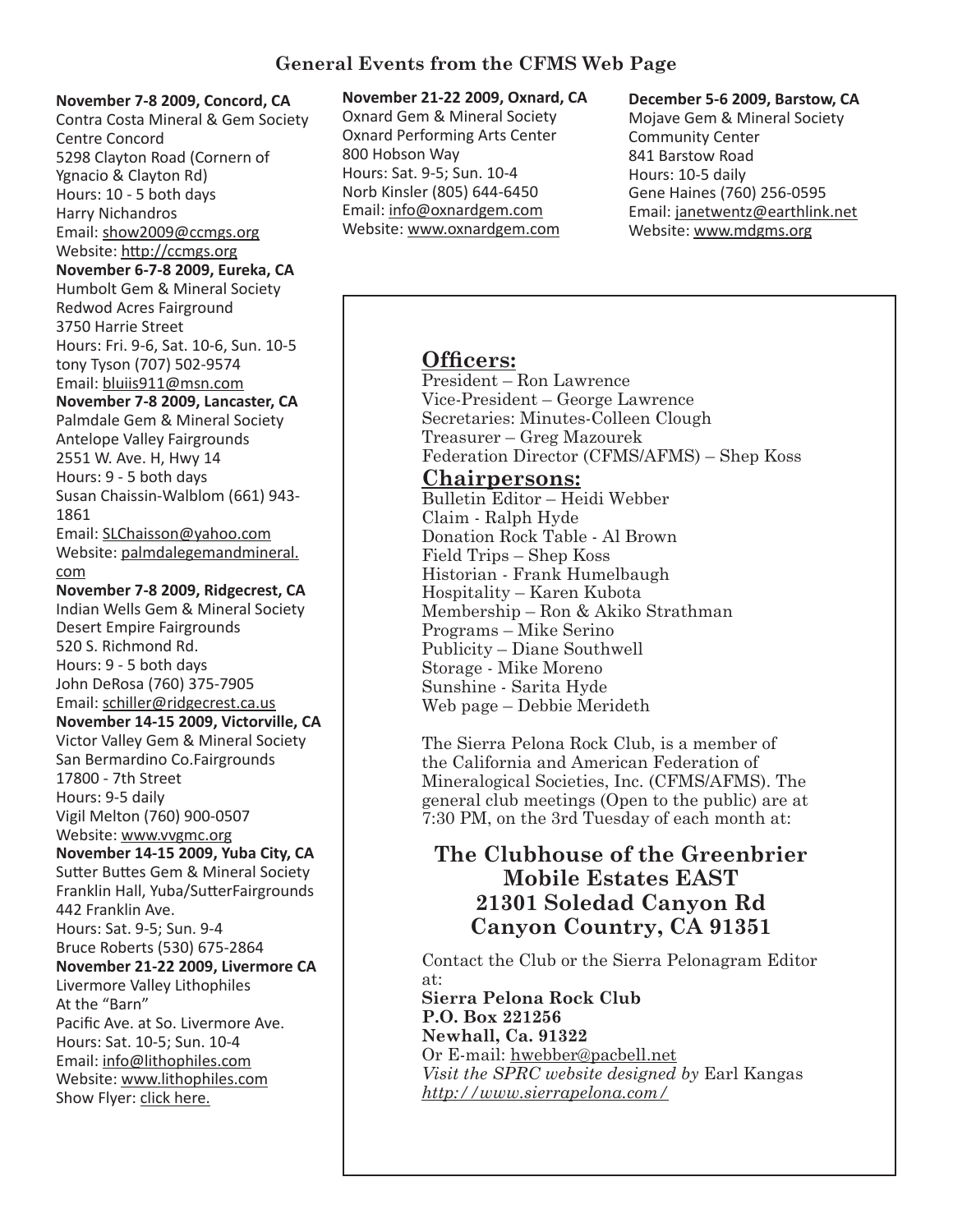#### **President's Message for November**

 I feel that I'm out of the loop. Our trip to Arizona and New Mexico caused me to miss the Business meeting and I have to play catch up on what was covered.

 The holiday dinner is set for Sunday the sixth and it seems we will be doing it the same way as last year with the main items supplied by the club and the salads desserts etc, brought by pot luck.

 I'm glad Shep has an Ant Hill trip planned before "they" close the area and all those fossils are lost to us. Please plan to attend just because it may be the last time to discover something of museum quality.

 The club continues to grow with new members voted in at the business meeting and every general meeting we have visitors looking at what we do. I still think we are the most active club around with fun field trips and great programs available. This is a team effort and I want to thank all those who work so hard to keep our club going strong.

 On my trip last week I learned that the Mojave area and the areas our club usually collects in are by far better than some other states. Yes, Arizona has petrified wood everywhere but the areas in their book for agate and fossils and even onyx don't compare to areas an easy drive from here. We drove all over western New Mexico and have little to show for the time.

 Let's head for Lavic or Ludlow or Kramer or Green Ash Hills or Mule Canyon or many other places and bring back some colorful material to tumble. Which reminds me, we used all or our tumbled stones at Lombardi so get you barrels going.

 I'm looking forward to a great program at the General Meeting on the seventeenth and remember dues are due for the New Year. RON LAWRENCE

PRESIDENT SIERRA PELONA ROCK CLUB

#### **Nov 22 Ant Hill SPRC Field Trip**

 A field trip to collect fossil shark teeth, whale bone and fossils from other Miocene marine life.

 We will meet Sunday at 10am NE of Bakersfield at the Chevron station at the corner of Alfred Harrell Hwy & Lake Ming Rd. Alfred Harrell can be reached off the 178 although a shorter route is take route 58 west and exit Comanche Rd then head north about 7 miles. This crosses the 178 and becomes Alfred Harrell Hwy. The digs are about a mile from Chevron.

 Bring a bucket, a small shovel or garden trowel, a spray bottle, something to collect your finds ( a ziplock bag) and a sifting screen or colander. A rock hammer and chisel or screwdriver are always good.

From the parking area it's a 3/4 mile hike uphill most of which is moderate except for the last few hundred feet which is steep.

 Be aware that snakes are in the area (although may be too cool for them) and that this is a known Valley Fever area (wear a mask if concerned).

The fossils here are about 13-15 million years old.

 Dress accordingly for changeable weather. Bring sunscreen, water and lunch. For those coming up I-5 we can meet at my place if desired.

I will leave here at 9am (about 45 minutes from here).

 Further questions please contact me, otherwise, happy hunting. *Shep Koss*

*Sierra Pelona Field Trip Chair CFMS Field Trip South co-chair.*



Various fossils found at Ant Hill on a previous trip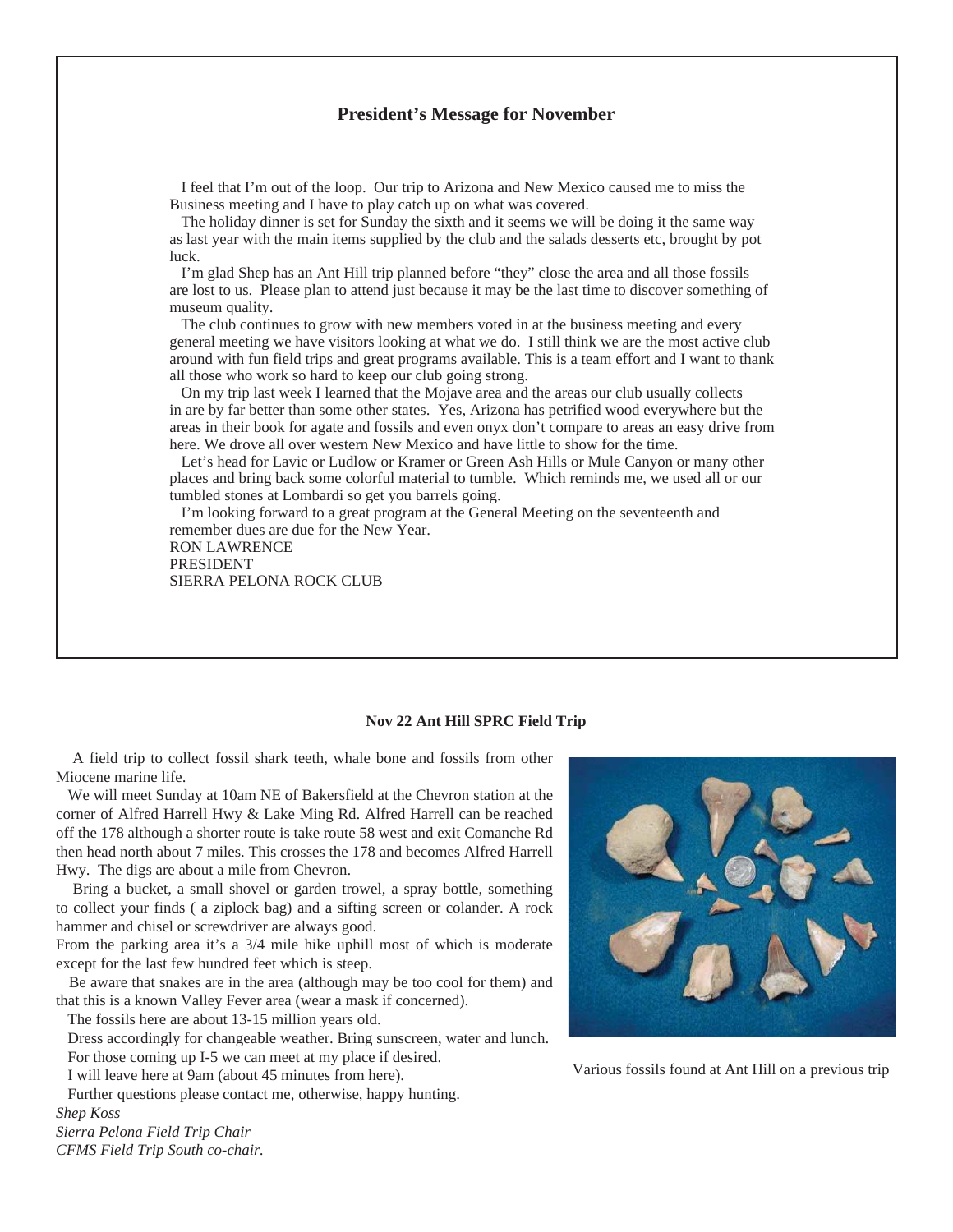#### **Shell Picking in Randsburg**

with

Akiko and Ron S, Grisela and George Bryson, Bill Heidi and Kathryn Webber, Jim and Diane Southwell and Fearless Leader Ron Lawrence.



On Monday, October 19, a group of us went to a gathering spot near Randsburg to pick shells for our fund-raising events. We gathered enough for a couple years according to Ron Lawrence. It was a beautiful 75 degree day with mild desert winds. We had a great time making up stories about why the oyster, clam, snail and other shells were out in the middle of the desert. We could have been picking



through prehistoric clam-eating dinosaur scat or maybe it was a dump from an alien space craft or maybe drugs were smuggled in the shells and brought in by plane via a local small airstrip. Ron L. came up with that one, but I suspect he was cheating because when we had lunch in Randsburg the lady behind the counter told us the same exact story. Coincidence? I think not...

#### **Greenhorn Rose Quartz** *A Trip with Shep*

 The weather and temperatures were great on Oct 24 for a trip to the mountains. Eleven of us eventually joined up at the meet spot for the 20 minute drive to the quarry. Thankfully the wild grass and shrubs were not a problem since flora was getting ready for winter. Among the debris



(float) and on the wall many deep pink to light lavender pieces were found suitable for cabbing and sphering and much glass clear gemmy pieces were found that are facetable.

 We only spent about three hours there which was enough time to fill bags and buckets although the wall was still reluctant to give up its treasures since quartz is harder than steel. The hard rock mining was still a challange. Late afternoon the winds picked up blowing in mountain clouds causing the temps to drop rapidly.

Many of us collecting large pine cones well over a foot in length as well. Once again, however, deer and quail hunters were abundant as well.

 Overall though, it was a good time. A long drive for quality material but worth it nonetheless.

#### **Welcome to the Club!**

We would like to welcome new members Barbara and Quinn Shaffer, Phil and Suzie Rizzo and Dick and Deana Cattermole.



**Happy Birthday to Youuuuu…**

Felicidades to Grisela Bryson, Frank Humelbaugh and Diane Southwell.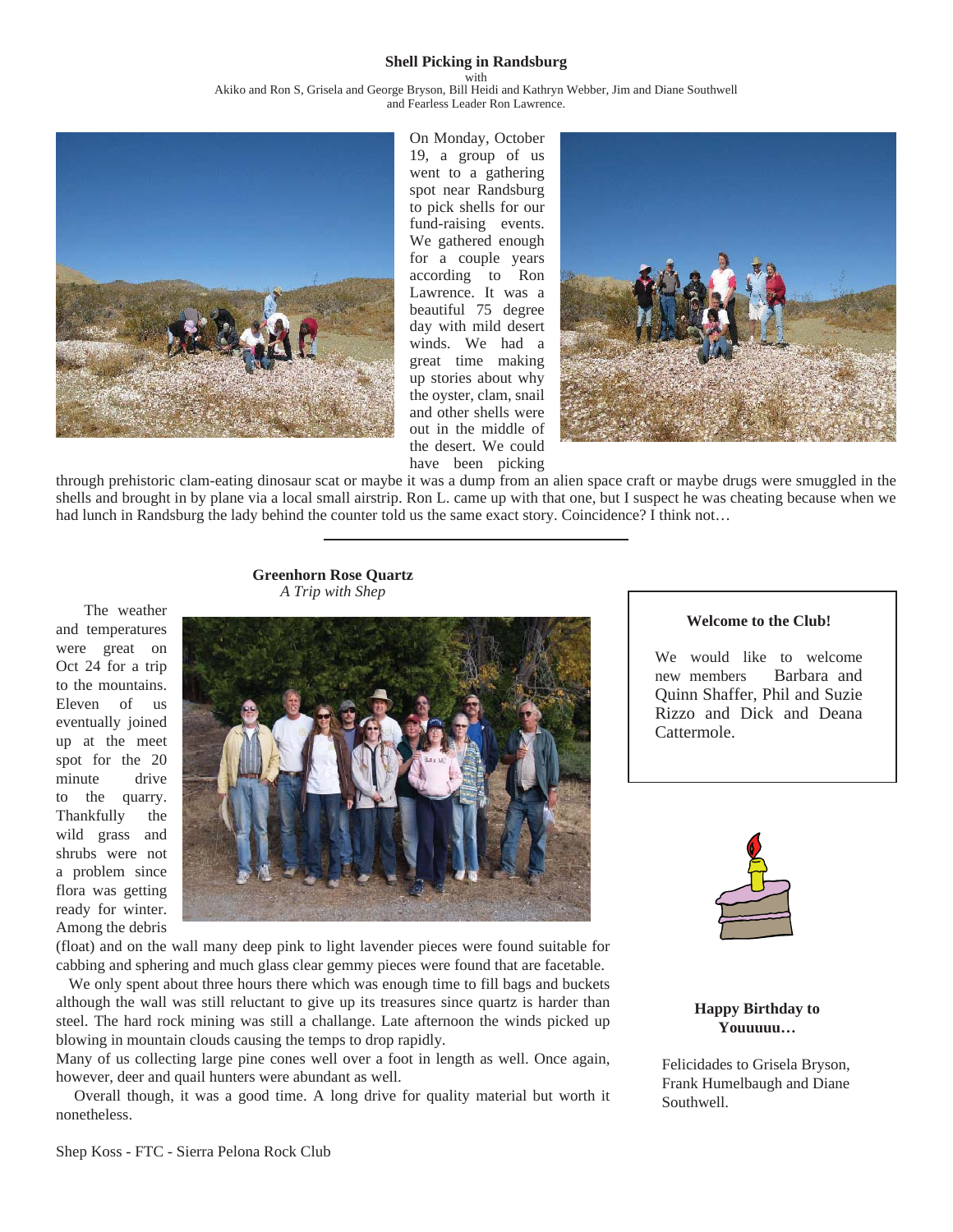#### **Actinolite**



Greenschist is a rock of a metamorphic grade that results in green minerals like epidote, chlorite and actinolite. This specimen is almost entirely actinolite



### **LITHOPHYLLOSIS?**

Do you have LITHOPHYLLOSIS? There is NO cure!!! The word comes from Latin: *lithos* meaning rock; *phyl an attraction to; and osis* meaning condition. Put them all together and you get a condition where the victim has an uncontrollable attraction to rocks. The disease can strike anyone, at any time, at any age and....IS EXTREMELY CONTAGIOUS!!!!

Sounds like common old ROCK POX to me, we have had that for years anyway! It is often caught at, and sypmtoms may become aggravated by, but may also for some be relieved by: attending rock shows, club meetings, and field trips. Although be sure to use caution as all these things are HIGHLY addictive!!! And are usually passed on to your children and friends, who will then be lifelong sufferers as well.

*The Nugget 11/09:*

*While we were busy loading our buckets with shells, Jim Southwell wandered off exploring. He came back with an interesting rock specimen that was identified as actinolite. We found quite a few nice-sized pieces. So I Googled actinolite and this is what I came up with:*

 Actinolite is a relatively common mineral in some metamorphic rocks. It belongs to a series with the minerals tremolite and ferro-actinolite. A series occurs when ions can freely substitute between each other. In this case, when iron is predominant the mineral is ferro-actinolite and when magnesium is predominant the mineral is tremolite. Actinolite is the intermediate member.

 A variety of actinolite is composed of microscopically fibrous crystals (asbestos) and is called *byssolite*. Other minerals also form asbestos such as serpentine and the minerals of the series mentioned above. Serpentine asbestos is more widely used and of a better grade in general. Although asbestos has been shown to cause cancer in humans when inhaled in high enough concentrations, it still has many valuable applications. Asbestos is used for fire retardant materials and brake shoes and pads. Its prior use as insulation has been all but eliminated due to health concerns.

 A variety of actinolite, *nephrite*, is one of the two minerals called jade. The other jade mineral is jadeite. Jade has been used for eons in China and Central America as an ornamental and religious stone of deep significance. The nephrite jade was used mostly in China, although both have been used in both regions. Nephrite is more abundant than jadeite and has few color varieties, ranging only from creamy white to green.

 Simple actinolite occasionally forms interesting crystal habits and specimens. Crystals can be similar to hornblende, but are always translucent or even transparent. Typically they are prismatic, flattened and elongated. Crystal specimens of actinolite can make very interesting mineral specimens.

#### PHYSICAL CHARACTERISTICS:

- Color is usually green, white or gray.
- Luster is vitreous.
- Transparency: examples are translucent to transparent.
- Crystal System is monoclinic; 2/m
- Crystal Habits include the flattened prismatic and elongated crystal with a dome-like termination that is actually a two of the four faces of a prism. Also as a fibrous mass (asbestos) and as a fibrous and very compact mass (nephrite jade).
- Cleavage: is perfect in two directions at close to 60- and 120-degree angles.
- Fracture is splintery to uneven.
- Hardness is 5.5 6.
- Specific Gravity is approximately 2.9 3.3 (very slightly above average for translucent minerals).
- Streak is white.
- Associated Minerals are quartz, lawsaonite, epidote and glaucophane.
- Other Characteristics: the compact nephrite variety is extremely tough and is actually stronger than steel.
- Notable Occurrences include the Lake Baikal Region, Russia; China; New Zealand; British Columbia, Canada and Taiwan.
- Best Field Indicators are toughness (nephrite jade), fibrosity (asbestos), typical green color, crystal habit and hardness.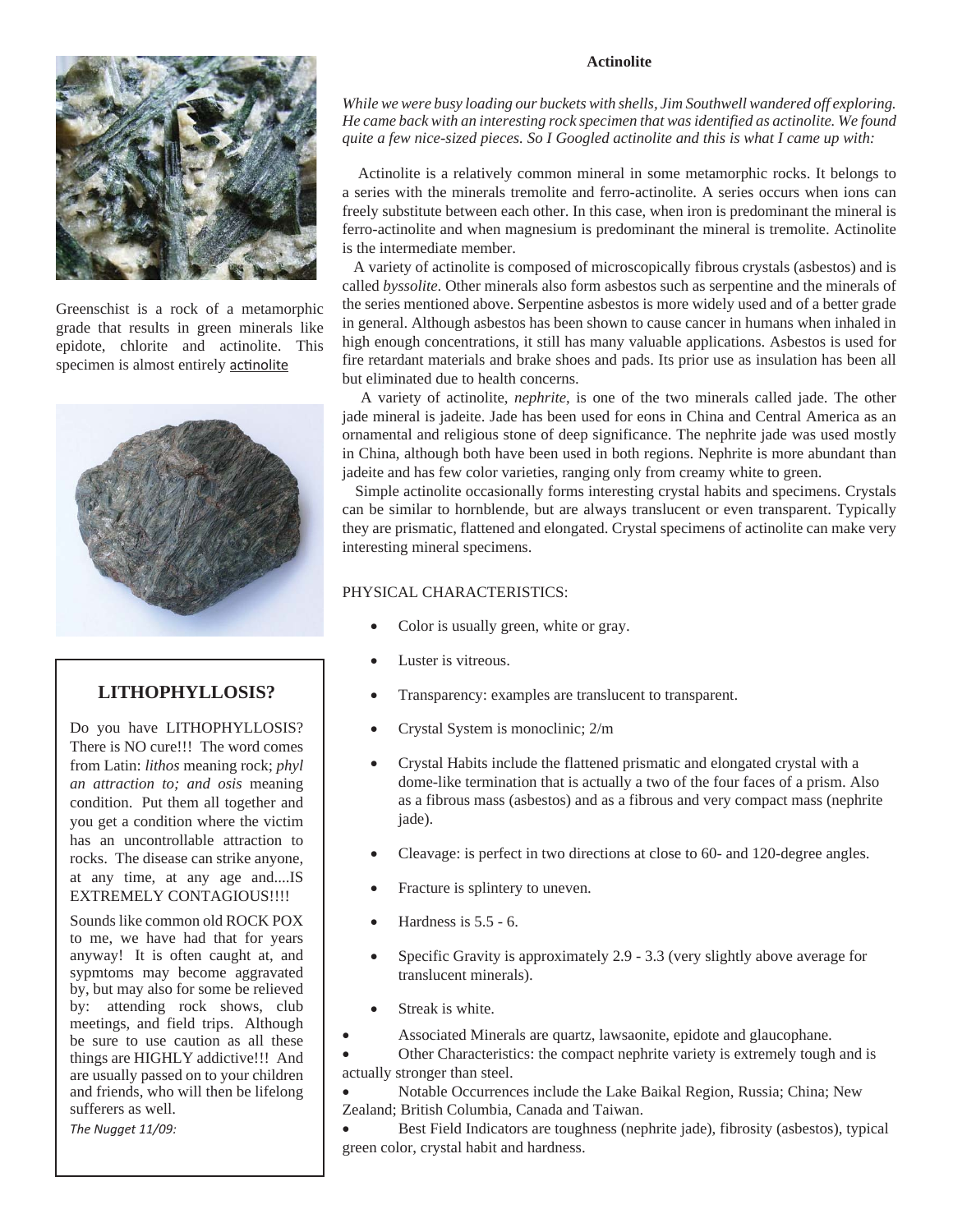#### **Randsburg**

*I know many members of the club have been to Randsburg, or maybe off-roading in nearby Jawbone Canyon. But do you really know anything about Randsburg? Read more about this historical town below:*



 A visit to Randsburg, California is a visit to the past, when the mining camps of the Mojave were boomtowns and gold was being dug out of the hills. The community has survived the many perils the desert mining camps faced, and some of its residents still work the land for its hidden riches. It is a living ghost town, a

working mining town that likes having some -- but not too much -- company. There are no stop lights, gas stations or malls here; just an unpretentious, quiet little town that enjoys its place in desert history.

 Randsburg is located on the western Mojave Desert, near the El Paso Mountains and not far from Red Rock Canyon State Park. It's high desert-- around 3,500 feet. With nearby Red Mountain (formerly known as Osdick) and Johannesburg, Randsburg is a must-see for anyone interested in prospecting or the Mojave's fascinating history. The area is not only famous for mining gold, but also for mining silver and tungsten.

 In the late 1800s, the Rand Mountains hadn't been named yet. They'd been prospected a little, but passed over by most Rainbow Chasers. In the early '90s, 3 gold hunters discovered that one of the peaks in this small mountain range was a mountain of gold.

 These 3 prospectors -- John Singleton, F. M. Mooers and Charlie Burcham -- were down on their luck. They barely had enough food and supplies to keep them alive while they established their claim, and each day they used the gold they found to finance another day's digging. They were almost to the point of selling their claim to a developer when Rose Burcham, Charlie's wife, arrived and saved the day -- and their fortune. She wouldn't allow the sale, and found a way to finance the mine's development.

 To her husband and his partners, this was a woman who was worth far more than her weight in gold. The Yellow Aster became one of the biggest gold mines on the Mojave.

 The prospectors called their discovery the Rand. The town that sprung up became Rand Camp, then Randsburg. The mountains they were in became the Rand Mountains, and the owners changed the name of the mine to the Yellow Aster. The town and the area boomed. Soon over 2,500 people inhabited Randsburg making it a beehive of activity. Gold mines blossomed on the hillsides, and the boom was on.

 The boom faded, as they do around here; but the town would not die. Both silver and tungsten were discovered in the nearby hills, just as the area was beginning to die. Today, a few hundred hardy souls remain and keep the spirit of Randsburg alive. The town survives off a little mining, and a little tourism, as do the nearby communities of Red Mountain and Johannesburg.

 The heart of the town hasn't changed much since the first solid buildings went up. It's a little desert community built on the side of the mountain, a few strings of false-fronted buildings, lackadaisical sidewalks and collages of old cars, trucks and mining equipment. There isn't a straight street or right-angle corner in the entire town; built on the hillside, the roads meander with the lay of the land.

 History is important here. A museum, open only on weekends, houses a surprising amount of mining artifacts and memorabilia. The general store has a long counter and malt machines dating from the 1930s. There's a rack with treasure maps, books on hunting gold and locally-published histories, all great reading.

There are a couple of good saloons still operating. Like the old days, here in Randsburg a good saloon is a lot more than a watering hole -- it's the heart of a community and a meeting place where business gets done, as well as socializing and problem-solving. The White House sits on the main drag (Butte Street), across from The Joint.

 The Joint is a Randsburg landmark. Olga has run the place since the 1950s, and she's still working, long after her son has retired from a government job in Visalia. She opened The Joint in the 1950s with her husband, who died in 1969.

 The Joint has an old rock wall for a front, backed by whitewashed clapboard, and an old, old neon sign hanging from the false front. Inside, there are no pretensions; it's just a bar, with a few tables and a wooden floor that echoes every footstep. Along the wall are maps to rockhound sites and gold mines, as well as pictures and newspaper clippings from better days. Olga works behind the bar that stretches along the left wall. It is dark, and cool, and the restrooms are down a tiny hall in the very back of the long, narrow building. Mining is still the number one topic in Randsburg. Not just gold; many local residents work at the 20 Mule Team Borax mine in Boron, or at the salt flats, or other mining operations on the western Mojave. Some still prospect, searching out the earth's treasures just as did the founders of this community a century ago.

 This living ghost town is a pleasant afternoon's stop, just off U.S. highway 395 about 20 miles south of Ridgecrest, California. It can also be reached from state highway 14 by taking the Redrock-Randsburg Road a few miles south of Red Rock State Park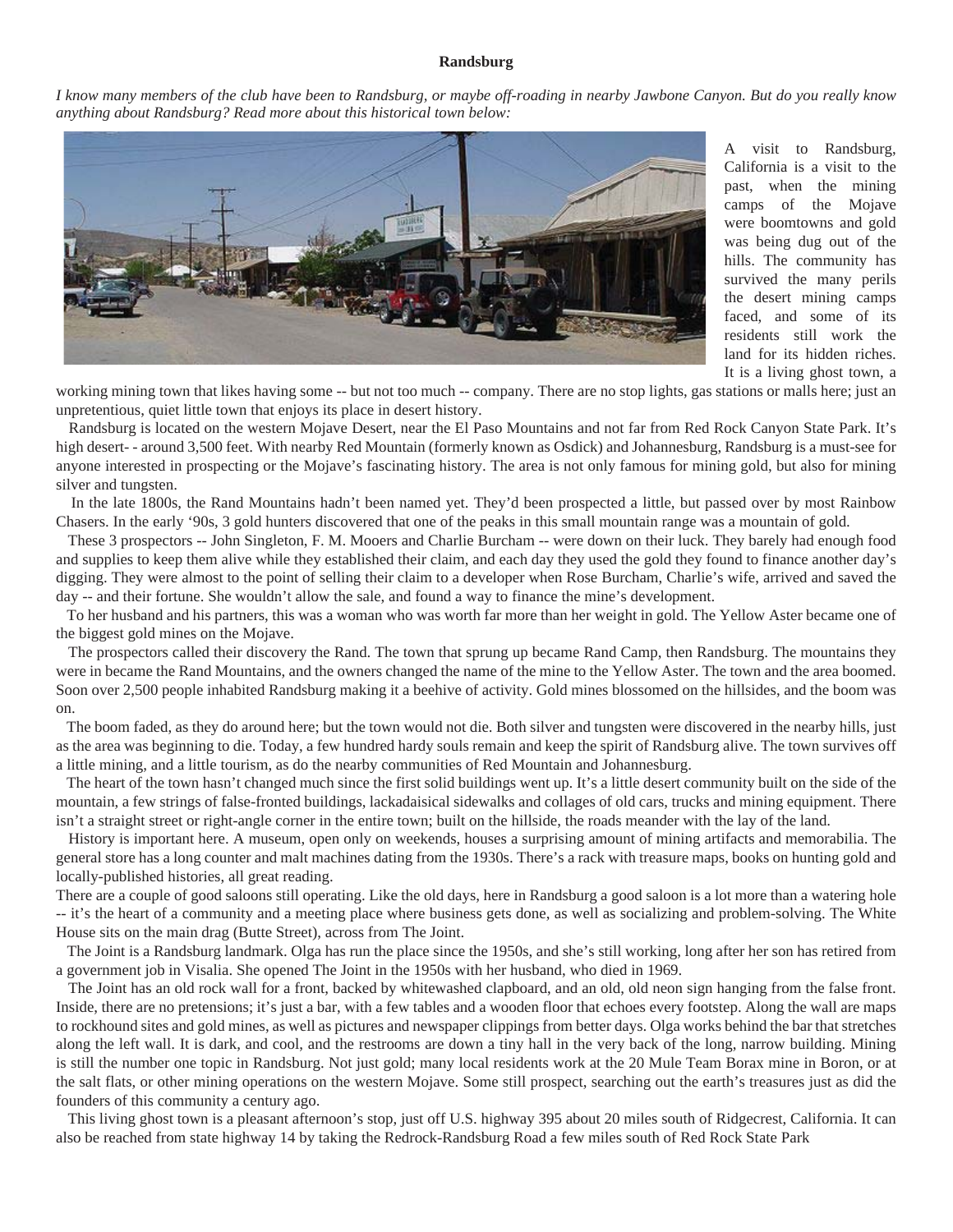### **Business Meeting**

November 3, 2009, Greenhouse Café

Greg Mazourek called the meeting to order at 6:30pm.

The first item on the agenda was a new storage site. Ron and Akiko have been looking into various sites locally. Price, security and cleanliness were the criteria. The club can rent a nice, clean and secure 5'X 10' space at the storage lot across from Home Depot for a very reasonable price, only \$10 per month more than what we are now paying. It is centrally located and has reasonable access hours. The downside is that it is on the second floor and you can't drive right up to the door. However, because of the much-higher prices on similar spaces at other storage lots, it was felt that with a couple wagons, this shouldn't be an issue. The final decision needs to be made at the December meeting as the current shed lease expires on January 1.

The Christmas Party will be held the  $6<sup>th</sup>$  of December, a Sunday, at the clubhouse from 1pm to 5pm. As in the past, Sarita will bring the meats (probably ham, turkey or tri-tip or a combination) and potatoes and members will supply the sides and deserts. Karen Kubota will be coordinating the potluck portion of the dinner, so please contact her to advise what you will be bringing: 661.251.6045 or karenkubota@aol.com.

A Trip with Shep: The Ant Hill Field Trip is confirmed by Shep for Sunday, November 22. For details, see the article in the Pelonagram.

General Meeting Topic: General Meeting Topic: Author David Lynch will give a presentation on the San Andreas Fault.

Don't forget dues are due by January 1 and late February 1, 2010.

New Members: Barbara and Quinn Shaffer, Phil and Suzie Rizzo and Dick and Deana Cattermole. Welcome to the club.

At this time, there are no nominees for the upcoming election. Ron and Shep have stated that these aren't hard gigs to do and you don't have to feel highly experienced in order to be effective and both are more than willing to assist and advise on field trips, etc. So step on up…

Shep sent word (he was unable to attend) that the club needs to invest in Dexpan (see Dexpaninternational.com) to help break up material at the claim. It is a non-explosive agent that swells and forces cracks to separate the rock. The cost is \$99.80 per 44# box plus shipping and handling. It should last for many years.

One of the potential new claims has been eliminated because part of it was found to already belong to another group. Diane Southwell is researching the Trona Onyx claim in Panamint Valley.

The November Federation Meeting in Visalia will be attended by Frank, representing the SPRC, on November 7.

The meeting was concluded at 8pm.